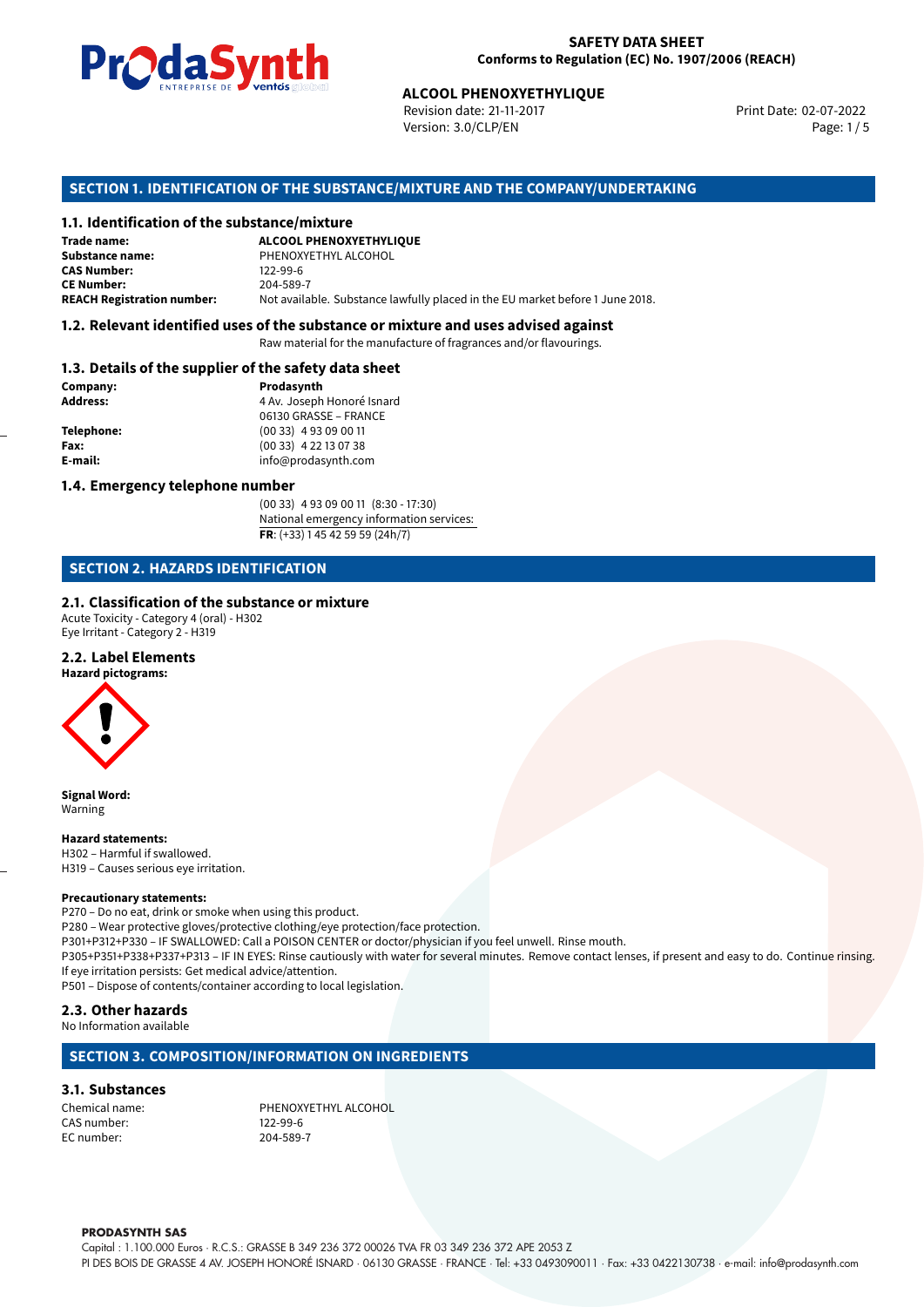

Revision date: 21-11-2017 Version: 3.0/CLP/EN Page: 2 / 5

#### **Hazardous constituents:**

| <b>Chemical Name</b> | % (w/w)   | CAS No<br>EC No       | Classification according to Regulation 1272/2008  |
|----------------------|-----------|-----------------------|---------------------------------------------------|
| 12-PHENOXYETHANOL    | $\geq$ 50 | 122-99-6<br>204-589-7 | Acute Tox. 4 (oral) - H302<br>Eve Irrit. 2 - H319 |

[See the full text of the hazard statements in section 16.](#page-4-0)

#### **3.2. Mixtures**

Not applicable.

# **SECTION 4. FIRST-AID MEASURES**

#### **4.1. Description of necessary first aid measures**

| Ingestion:    | Rinse mouth with water.<br>Obtain medical advice.<br>Keep at rest. Do not induce vomiting.                                                           |
|---------------|------------------------------------------------------------------------------------------------------------------------------------------------------|
| Eye contact:  | In case of contact with eyes, rinse immediately with plenty of water for at least 15 minutes and seek medical advice.                                |
| Inhalation:   | Remove person to fresh air and keep at rest.<br>Seek immediate medical advice.                                                                       |
| Skin contact: | Take off immediately all contaminated clothing.<br>Thoroughly wash affected skin with soap and water.<br>Seek medical attention if symptoms persist. |

# **4.2. Most important symptoms and effects, both acute and delayed**

No information available.

#### **4.3. Indication of any immediate medical attention and special treatment needed** No information available.

# **SECTION 5. FIRE-FIGHTING MEASURES**

#### **5.1. Extinguishing Media**

Water spray, carbon dioxide, dry chemical powder or appropriate foam. For safety reasons do not use full water jet.

#### **5.2. Special hazards arising from the substance or mixture**

Known or Anticipated Hazardous Products of Combustion: Emits toxic fumes under fire conditions.

#### **5.3. Advice for firefighters**

High temperatures can lead to high pressures inside closed containers. Avoid inhalation of vapors that are created. Use appropriate respiratory protection. Do not allow spillage of fire to be poured into drains or watercourses. Wear self-contained breathing apparatus and protective clothing.

#### **SECTION 6. ACCIDENTAL RELEASE MEASURES**

#### **6.1. Personal precautions, protective equipment and emergency procedures**

Evacuate surronding areas. Ensure adequate ventilation. Keep unnecessary and unprotected personnel from entering. Do not breathe vapor/spray. Avoid contact with skin and eyes. Information regarding personal protective measures: see section 8.

#### **6.2. Environmental precautions**

To avoid possible contamination of the environment, do not discharge into any drains, surface waters or groundwaters.

#### **6.3. Methods and materials for containment and cleaning up**

Cover with an inert, inorganic, non-combustible absorbent material (e.g. dry-lime, sand, soda ash). Place in covered containers using non-sparking tools and transport outdoors. Avoid open flames or sources of ignition (e.g. pilot lights on gas hot water heater). Ventilate area and wash spill site after material pickup is complete.

#### **6.4. Reference to other sections**

Information regarding exposure controls, personal protection and disposal considerations can be found in sections 8 and 13.

#### **PRODASYNTH SAS**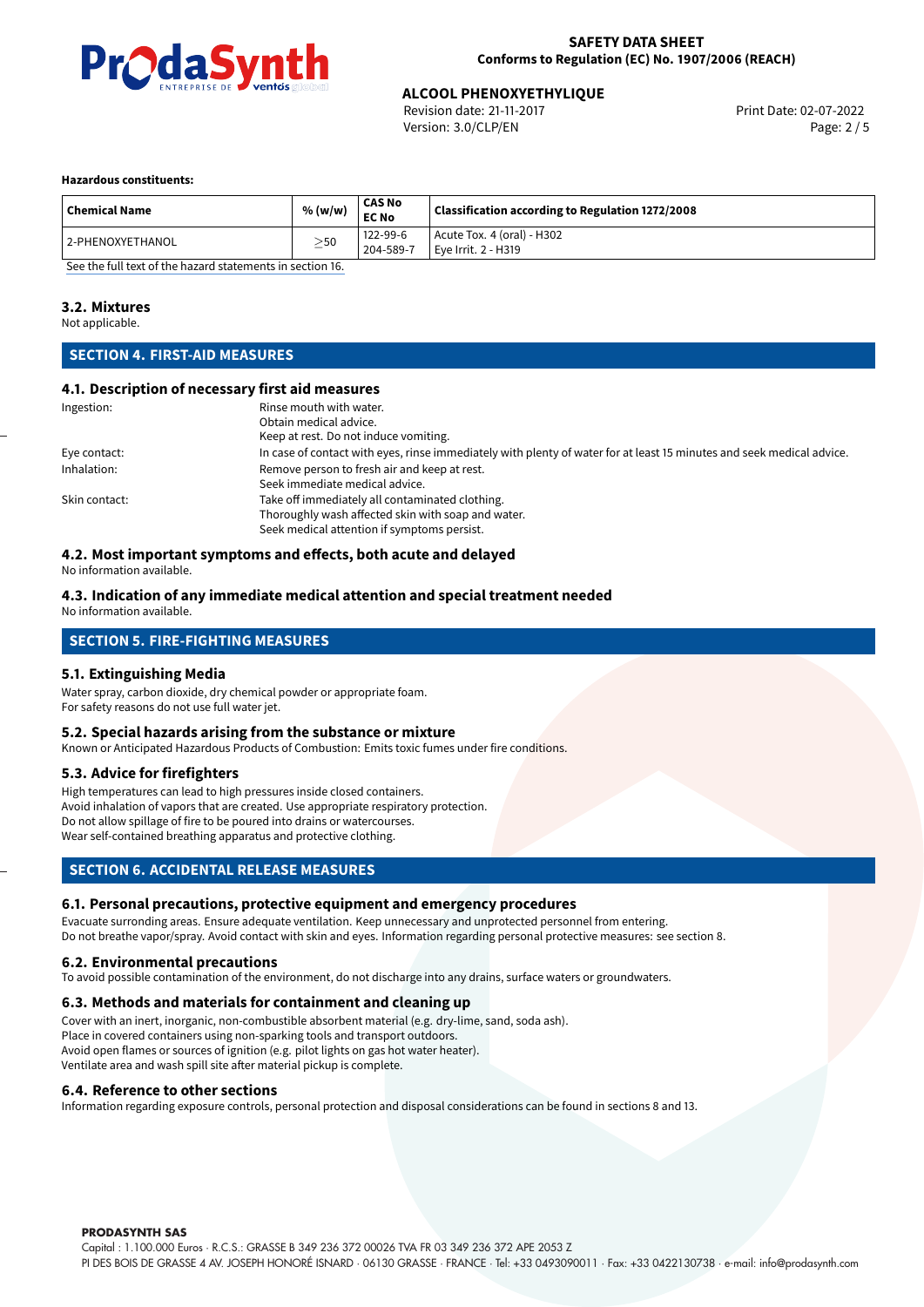

Revision date: 21-11-2017 Version: 3.0/CLP/EN Page: 3 / 5

# **SECTION 7. HANDLING AND STORAGE**

#### **7.1. Precautions for safe handling**

Do not store or handle this material near food or drinking water. Do not smoke. Avoid contact with the eyes, skin and clothing. Wear protective clothing and use glasses. Observe the rules of safety and hygiene at work. Keep in the original container or an alternative made from a compatible material.

# **7.2. Conditions for safe storage, including any incompatibilities**

Store in tightly closed and preferably full containers in a cool, dry and ventilated area, protected from light. Keep away from sources of ignition (e.g. hot surfaces, sparks, flame and static discharges). Keep away from incompatible materials (see section 10).

#### **7.3. Specific end use(s)**

No information available.

### **SECTION 8. EXPOSURE CONTROLS AND PERSONAL PROTECTION**

# **8.1. Control parameters**

Components with occupational exposure limits: None known.

#### **8.2. Exposure controls**

| Appropriate engineering controls: | Measures should be taken to prevent materials from being splashed into the body.                                                            |
|-----------------------------------|---------------------------------------------------------------------------------------------------------------------------------------------|
|                                   | Provide adequate ventilation, according to the conditions of use. Use a mechanical exhaust if required.                                     |
| Eye/Face protection:              | Chemical safety goggles are recommended. Wash contaminated goggles before reuse.                                                            |
| Hand Protection:                  | Chemical-resistant gloves are recommended. Wash contaminated gloves before reuse.                                                           |
| Body protection:                  | Personal protective equipment for the body should be selected based on the task being performed and the risks<br>involved.                  |
| <b>Respiratory Protection:</b>    | In case of insufficient ventilation, use suitable respiratory equipment.                                                                    |
| Environmental exposure controls:  | Emissions from ventilation or process equipment should be checked to ensure they comply with environmental<br>protection legislation.       |
|                                   | In some cases, filters or engineering modifications to the process equipment will be necessary to reduce emissions to<br>acceptable levels. |

#### **SECTION 9. PHYSICAL AND CHEMICAL PROPERTIES**

#### **9.1. Information on basic physical and chemical properties**

| Appearance:                            | Liguid                 |
|----------------------------------------|------------------------|
| Colour:                                | Conforms to standard   |
| Odour:                                 | Conforms to standard   |
| Odour theshold:                        | Not determined         |
| pH:                                    | Not determined         |
| Melting point/freezing point:          | ca. 9                  |
| Boling point/boiling range:            | $246^{\circ}$ C        |
| Flash point:                           | $126^{\circ}$ C        |
| Evaporation rate:                      | Not determined         |
| Flammability:                          | Not determined         |
| Lower flammability/Explosive limit:    | Not determined         |
| Upper flammability/Explosive limit:    | Not determined         |
| Vapour pressure:                       | Not determined         |
| Vapour Density:                        | Not determined         |
| Density:                               | 1,103-1,11 g/mL (20°C) |
| Relative density:                      | $1,103 - 1,11(20°C)$   |
| Water solubility:                      | Not determined         |
| Solubility in other solvents:          | SOLUBLE IN ETHANOL     |
| Partition coefficient n-octanol/water: | Not determined         |
| Auto-ignition temperature:             | Not determined         |
| Decomposition temperature:             | Not determined         |
| Viscosity, dynamic:                    | Not determined         |
| Viscosity, kinematic:                  | Not determined         |
| Explosive properties:                  | Not determined         |
| Oxidising properties:                  | Not determined         |
|                                        |                        |

#### **PRODASYNTH SAS**

Capital : 1.100.000 Euros · R.C.S.: GRASSE B 349 236 372 00026 TVA FR 03 349 236 372 APE 2053 Z PI DES BOIS DE GRASSE 4 AV. JOSEPH HONORÉ ISNARD · 06130 GRASSE · FRANCE · Tel: +33 0493090011 · Fax: +33 0422130738 · e-mail: info@prodasynth.com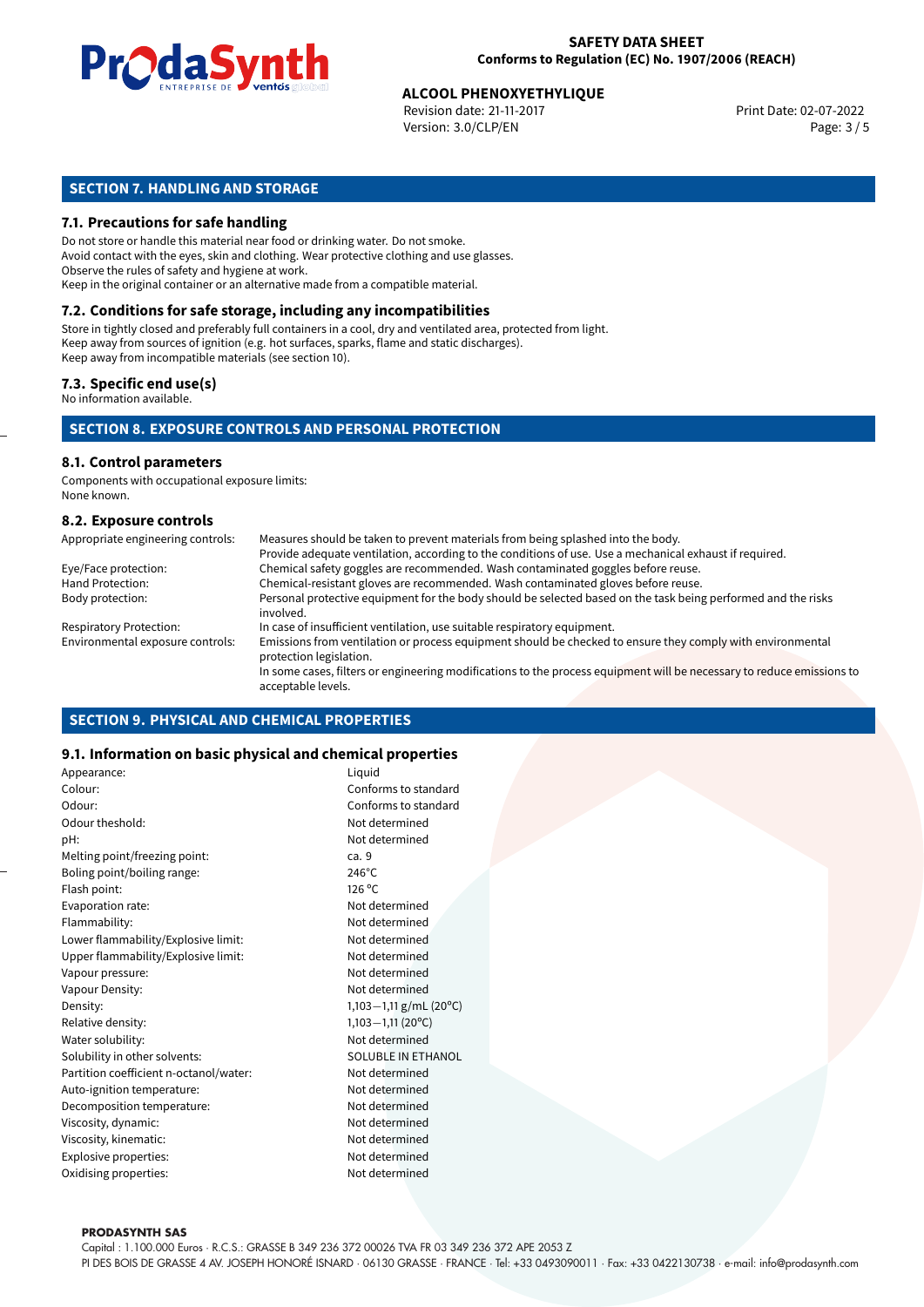

Revision date: 21-11-2017 Version: 3.0/CLP/EN Page: 4 / 5

# **9.2. Additional information**

No information available.

# **SECTION 10. STABILITY AND REACTIVITY**

#### **10.1. Reactivity**

No hazardous reactions if stored and handled as prescribed/indicated.

#### **10.2. Chemical stability**

The product is stable if stored and handled as prescribed/indicated.

#### **10.3. Possibility of hazardous reactions**

No hazardous reactions if stored and handled as prescribed/indicated.

#### **10.4. Conditions to Avoid**

Conditions to Avoid: Excessive heat, flame or other ignition sources.

### **10.5. Incompatible materials**

Avoid contact with strong acids and bases and oxidizing agents.

#### **10.6. Hazardous decomposition products**

During combustion may form carbon monoxide and unidentified organic compounds.

# **SECTION 11. TOXICOLOGICAL INFORMATION**

# **11.1. Information on toxicological effects**

| <b>Acute toxicity</b>             | Harmful if swallowed.                                                     |
|-----------------------------------|---------------------------------------------------------------------------|
|                                   |                                                                           |
| Skin corrosion/irritation         | Based on the data available, the criteria for classification are not met. |
| Serious eye damage/irritation     | Causes serious eye irritation.                                            |
| Respiratory or skin sensitisation | Based on the data available, the criteria for classification are not met. |
| Germ cell mutagenicity            | Based on the data available, the criteria for classification are not met. |
| Carcinogenicity                   | Based on the data available, the criteria for classification are not met. |
| Reproductive toxicity             | Based on the data available, the criteria for classification are not met. |
| <b>STOT-single exposure</b>       | Based on the data available, the criteria for classification are not met. |
| <b>STOT-repeated exposure</b>     | Based on the data available, the criteria for classification are not met. |
| <b>Aspiration hazard</b>          | Based on the data available, the criteria for classification are not met. |

# **SECTION 12. ECOLOGICAL INFORMATION**

#### **12.1. Toxicity**

#### **Assessment:**

Based on the data available, the criteria for classification are not met. **Experimental/calculated data:** No information available.

#### **12.2. Degradability**

No information available.

#### **12.3. Bioaccumulative potential**

No information available.

# **12.4. Soil mobility**

No information available.

# **12.5. Results of PBT and vPvB assessment**

No information available.

#### **12.6. Other adverse effects**

See also sections 6, 7, 13 and 15 Do not allow to get into waste water or waterways.

### **SECTION 13. DISPOSAL CONSIDERATIONS**

#### **13.1. Waste treatment methods**

Dispose of in accordance with national and local environmental regulations.

#### **PRODASYNTH SAS**

Capital : 1.100.000 Euros · R.C.S.: GRASSE B 349 236 372 00026 TVA FR 03 349 236 372 APE 2053 Z PI DES BOIS DE GRASSE 4 AV. JOSEPH HONORÉ ISNARD · 06130 GRASSE · FRANCE · Tel: +33 0493090011 · Fax: +33 0422130738 · e-mail: info@prodasynth.com